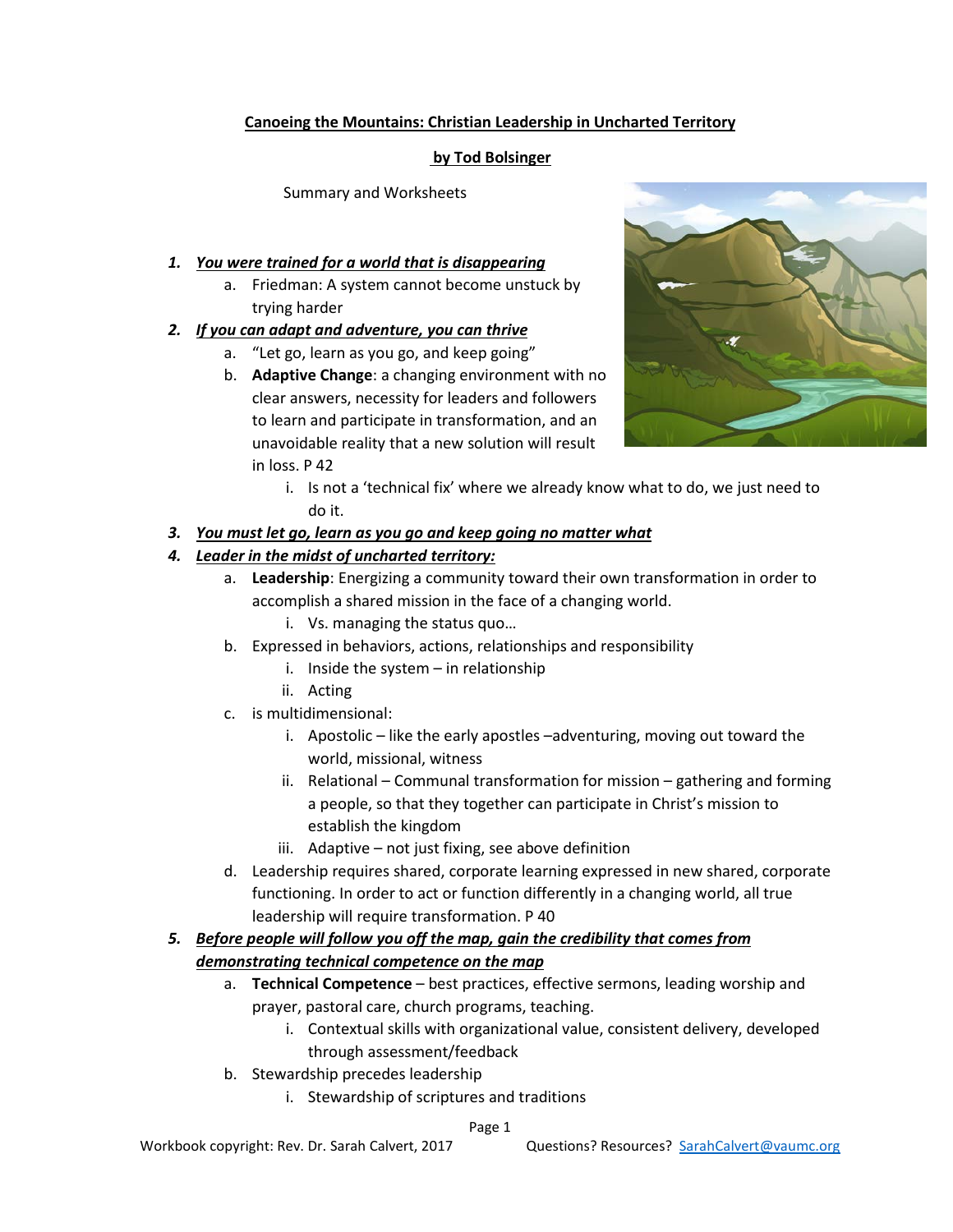- ii. Stewardship of souls and communities
- iii. Stewardship of teams and tasks of the organization
- iv. Like a farmer, we are not just soil (scriptures and traditions) and plants (souls and communities), but we have fences, tractors and the weather to think about!
- c. "We can fail, but we can't suck"
- *6. In uncharted territory, Trust is as essential as the air we breathe – Relational Congruence* 
	- a. **Relational congruence**: (Friedman calls "self-differentiation") same person with the same values in every relationship, circumstance and crisis. Keeps promises to God, self, others.
	- b. Refashioning narratives on the journey means refashioning loyalties.
	- c. Relationships are the holding environment for change
	- d. Healthy relationships keep the work in front of the people
	- e. Attend to the quality of relationships to prepare for the unknown ahead.
	- f. If trust is lost, the journey is over
		- i. **Trust**: When my words match my actions
		- ii. **Integrity**: maturity, emotional spiritual, authentic health
	- g. How do we build trust?
		- i. Everyone involved in meaningful work together!
			- 1. Think missions and ministry, not meetings and committees

#### *7. Culture Eats Strategy for Breakfast*

- a. **Culture**: language that we live in, artifacts we make use of, rituals we engage in, ethics, institutions, narratives
- b. **Organizational Culture**: group of norms of behavior and the underlying shared values that help keep those norms in place
- c. You will see the REAL culture in times of stress and crisis.
	- i. Success of the past reinforces and embeds the culture
- d. Leadership creates culture, aligning towards healthy culture, which is the capacity to experiment, innovate, take risks and adapt.
	- i. Clarity shared values are the organization
	- ii. Embodiment mutual accountability for living out the values.
- e. So How do you change a culture?
	- i. start functioning in a more healthy way, and you will give birth to something new.
- f. This is critical before you lead off the map get the organization ready and moving towards health!!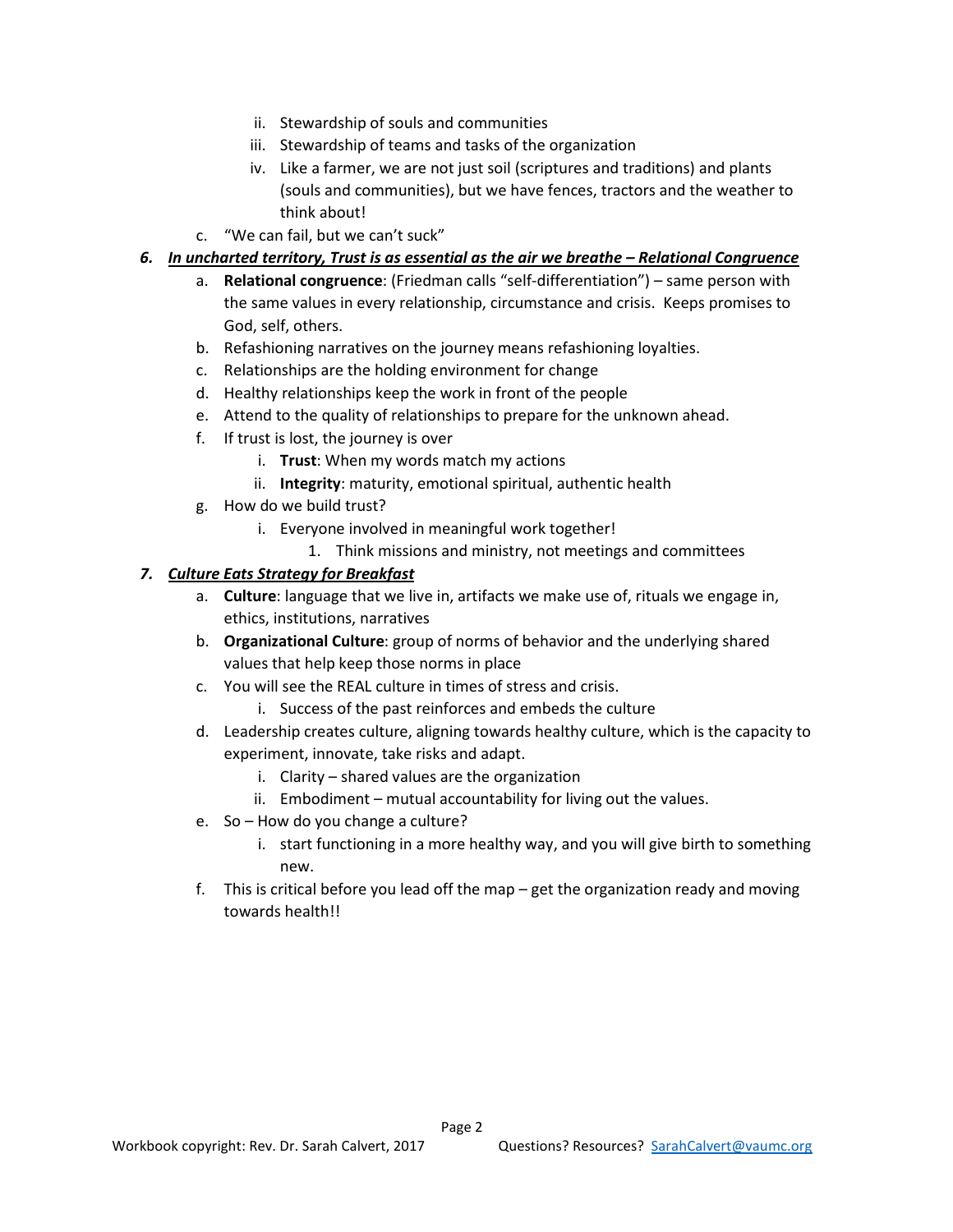#### *8. When our old maps fail us, something within us dies.*

- *a. Replacing our paradigms is deeply painful and absolutely critical*
- b. SO we must become Adaptive Leaders
- c. Capacity for Adaption:
	- i. Resilience of the people
	- ii. Capacity of a system to define the problems and do the problem-solving work
	- iii. In the midst of pressure and disequilibrium
- d. SKILLS OF ADAPTIVE LEADER: (p 90-91)
	- i. Calmly face the unknown
		- 1. Recommit to core ideology:
			- a. What are we called to as leaders? (p 95 questions)
			- b. Why do we exist as a congregation? (p 95 questions)
	- ii. Refuse quick fixes
		- 1. Reframing new ways of talking about shifting values, expectations, attitudes and habits.
		- 2. Reframing is vital, but it is only a new way of seeing the problem; if this is as far as you go (teams not committees, missional not a church, etc.) then you haven't fixed anything
	- iii. Engage others in learning
		- 1. Leaders learn, then teach others so they can also adapt and thrive
	- iv. Seek new perspectives
		- *1. In uncharted territory, vision is accurately seeing ourselves and defining reality*
		- 2. Help people see the system it's a living system
		- 3. DNA of a system alignment of purpose and relationships
			- a. *There is no greater gift a leader can give to people on mission than to have the clearest, most defined mission possible*.
			- b. Change must be consistent with their DNA
			- c. Three key DNA questions:
				- i. What DNA is essential
				- ii. What DNA can be discarded
				- iii. What DNA needs to be re-created
		- 4. Heifetz on the process of Adaptive Change:
			- a. Observe the patterns and events
			- b. Interpret/hypothesize
			- c. Design interventions
		- 5. Observing over time; not always immediately cause and effect. May take years to see the results of a change.
			- a. Protecting Minority Voices is important
		- 6. Interventions



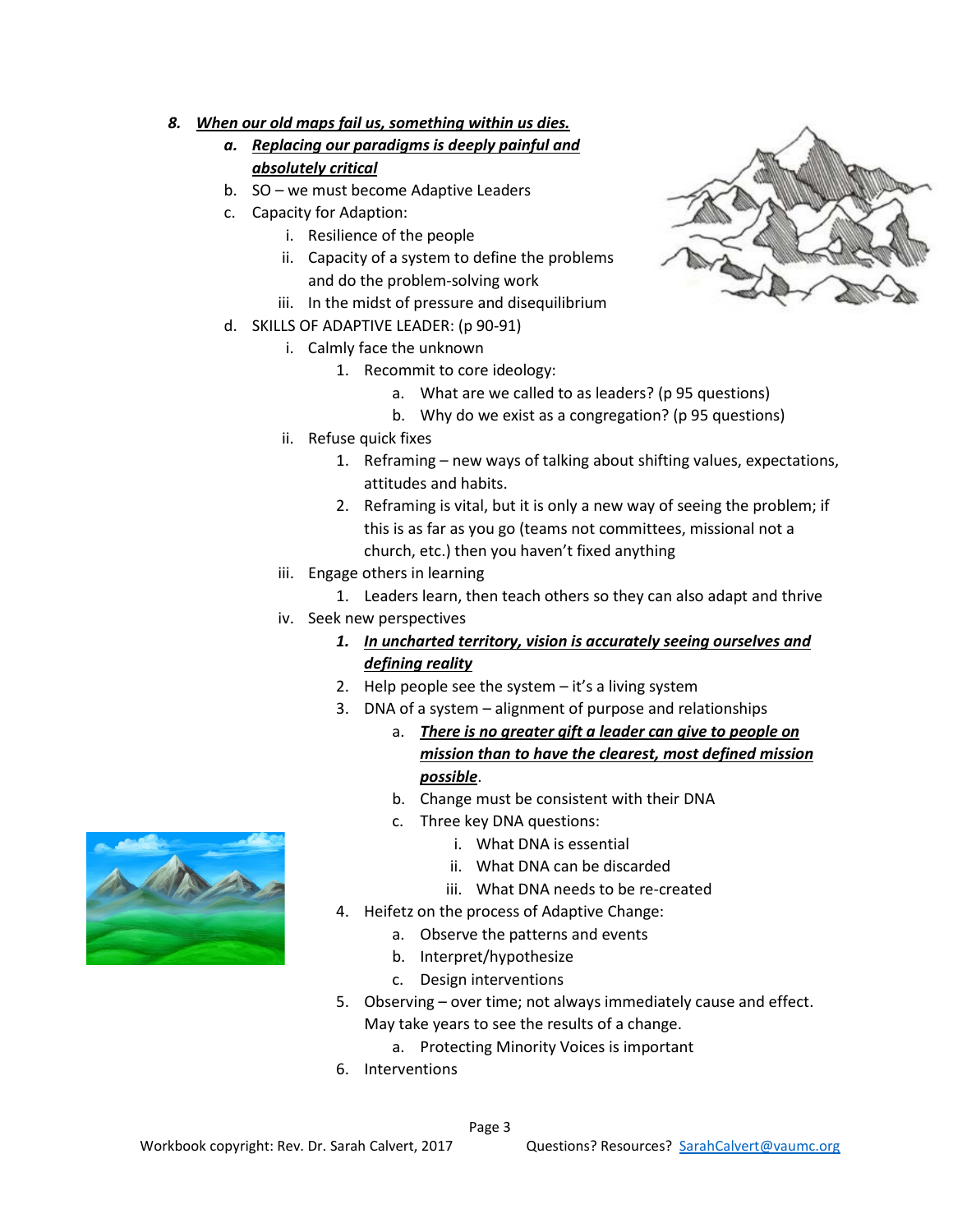- a. solutions should be healthy adaptations of the DNA of the church
- b. Modest, playful changes
- c. They will be resisted
- v. Ask questions for gaps and competing values
	- 1. Raise up competing values issues
		- a. There are many good values to choose between rarely good vs bad! (good book about this: Essentialism by Greg Mckeown)
- vi. Raise up deeper issues
- vii. Explore and confront resistance and sabotage
	- 1. Remember: Mission trumps everything else!
		- a. Experiment, and point to the mission to give clarity to 'why are we doing this!?"
	- 2. Start with the convictions of the mission (p129-30)
		- a. Can you clearly state the mission Verb:Subject:Outcome in 8 words or less?
		- b. Clarity, passion and sticking to them!
	- 3. Stay calm
		- a. Monitor our own emotional state
		- b. We are a critical tool for change
		- c. Prepare for losses PEOPLE RESIST LOSS
		- d. Keep the mission urgently in front of people
		- e. Raise the heat/urgency while staying calm = a safe holding space for change
			- i. Think crock pot!
		- *f. In uncharted territory: Leadership is learning how to ask new questions we have been too scared, busy or proud to ask.*
			- i. Ask ourselves: Am I being motivated by fear?
		- g. Know my personal Red Zone issues (p 148)
		- h. Work on our stuff!
	- 4. Stay connected
		- a. It is all done relationally!
		- b. Heifetz p 158-164 On WHO to stay connected with:
			- i. Allies
			- ii. Confidants (Clergy peer learning groups are great for these!)
			- iii. Opponents
			- iv. Senior Authorities
			- v. Casualties
			- vi. Dissenters

Page 4

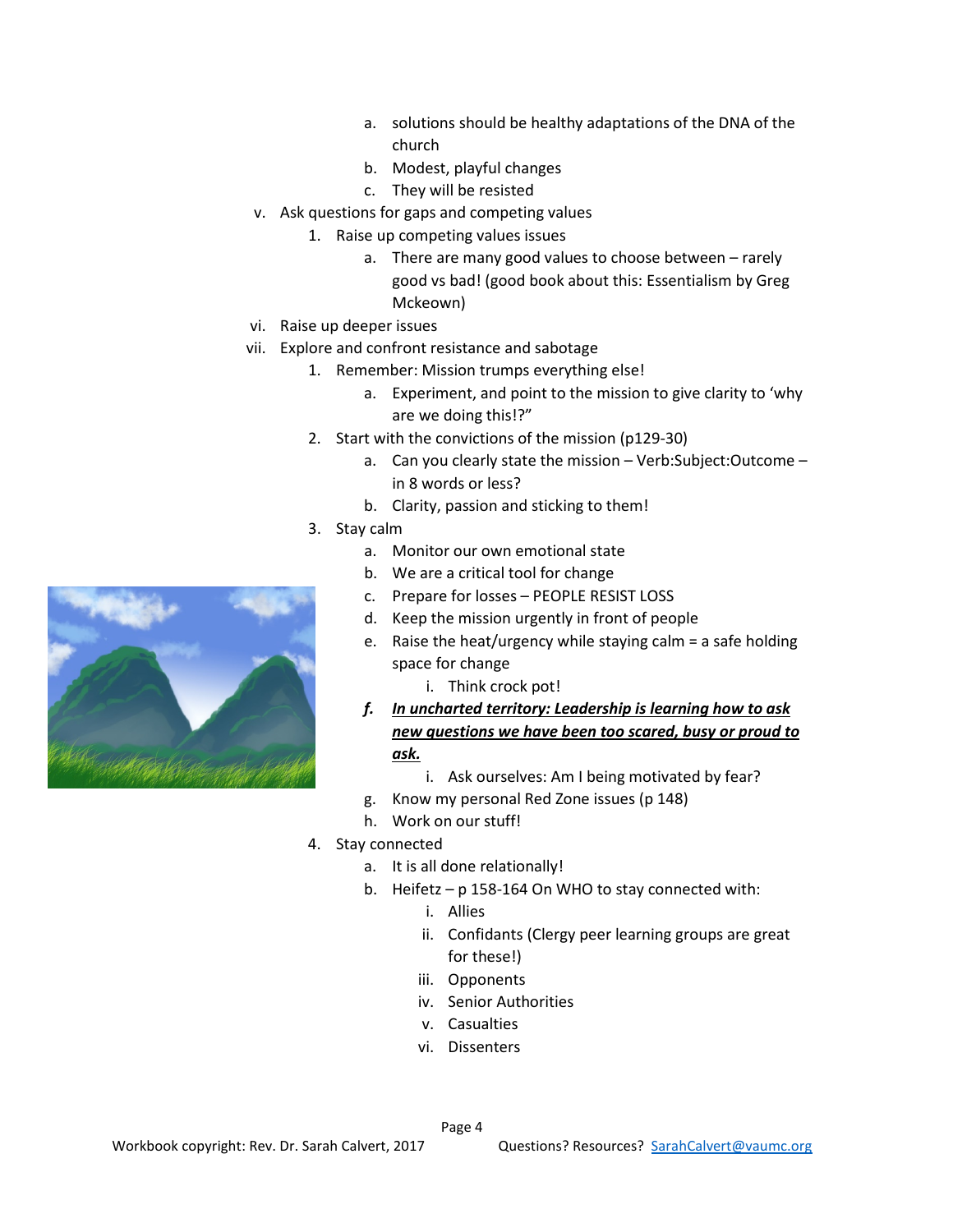

- *c. Structurally, in uncharted territory visionary leadership is likely to come from a "Corps of Discovery" while a board managing ongoing health of the organization*
	- i. Two different groups to work with:
	- ii. Those maintaining the mission (your board?)
	- iii. Those on transforming the congregation (Change/Innovation team?)
- 5. Inspired shared action
	- a. Give the work back to the people who care about it
	- b. Engage the mature and motivated (Sarah's take lead the willing!)
	- c. Stay connected to your critics
	- d. Expect sabotage
- viii. Learn and change without sacrificing personal or organizational capacity
	- *1. In adaptive change, win-win is usually lose-lose.*
	- *2.* It is usually a 'peace-monger' who wants to please everyone that winds up with the most sabotage.
	- *3.* Sabotage is NORMAL in the midst of change; you haven't effectively changed until you've tested your change in the midst of sabotage
		- *a.* Expect it
		- *b.* embrace it
		- *c.* It is NOT personal,
		- *d.* focus on the healthy, emotionally strong people not the saboteurs.
	- ix. Help congregation make hard, painful decisions to effectively fulfill their mission
		- 1. Make 'Blue Zone' decisions no matter what see the questions on page 179
		- 2. Be courageous:
			- a. Act when it is hard
			- b. Stay calm in the midst of sabotage
			- c. Inspire them
			- d. Don't act alone
- *9. Those who had neither power nor privilege (the margins) are trustworthy guides and necessary leaders when we go off the map*
	- a. They aren't off the map they are at home!
	- b. Listen for answers in diverse voices especially those traditionally left 'outside'
	- c. The interaction of the center with the margins creates new possibilities.
	- d. There is more creativity in these interactions
- *10. Exploration teaches us to see the familiar through a new frame and demands we become our best selves*
	- a. Seeing through a new frame see questions on page 209
	- b. Brings differentiation
	- c. Requires us to become expert experimenters and question askers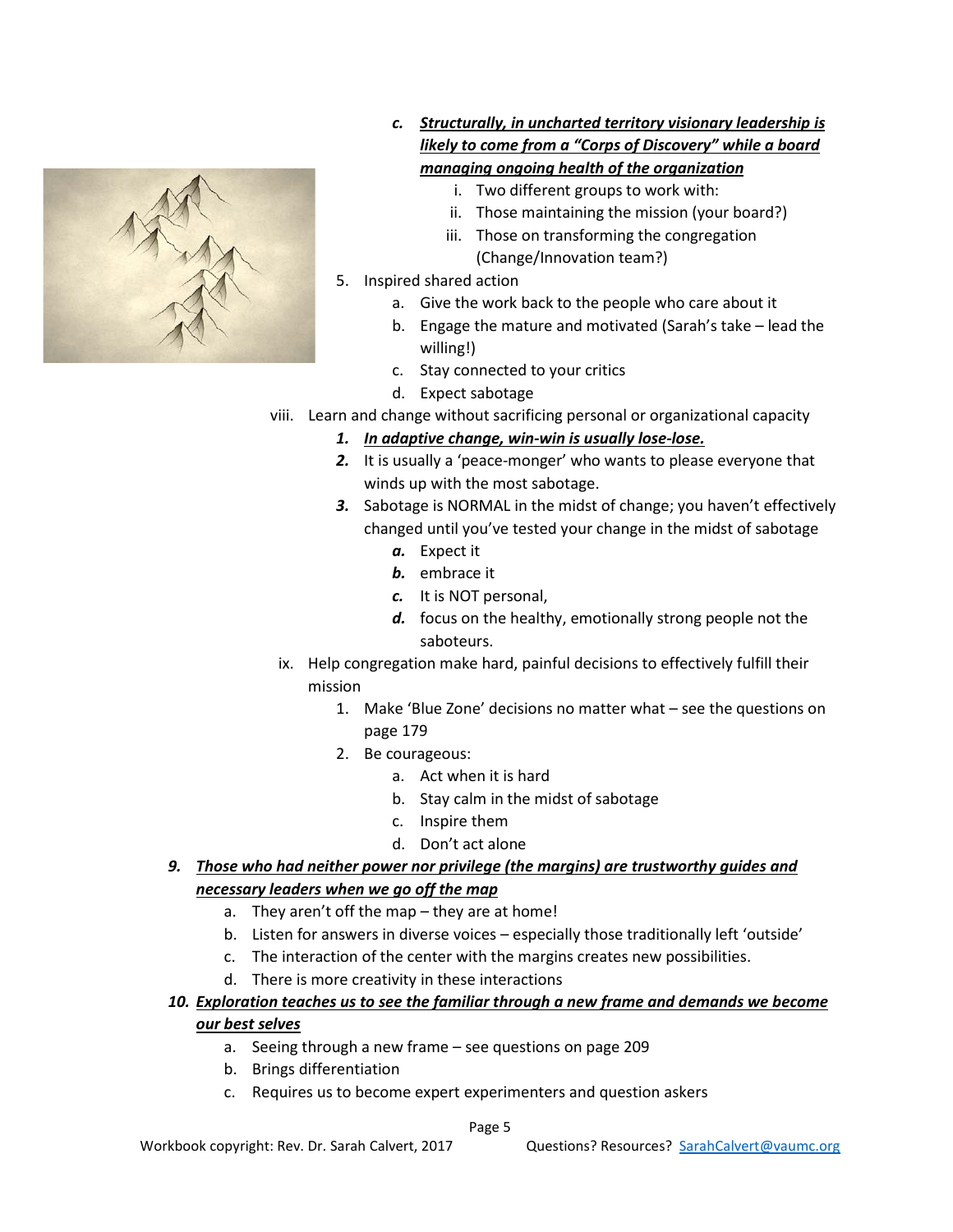- d. Demands our best selves
- e. Key question: What can I do to keep my church from dying? (p 215)
	- i. Focus on your transformation together, not the dying
	- ii. Focus on the mountains ahead, not the rivers behind
	- iii. Focus on continually learning, not what you have mastered.
- *11. Uncharted leadership is dependent on the leader's own ongoing exploration, learning and transformation.*
	- a. The true goal of moving through uncharted territory is to allow God to transform us on the journey.
	- b. Christ would have us transform ourselves, transform our congregations, transform our communities, and transform our spheres of influence.
		- i. Romans 12:2 New Living Translation (NLT)
		- *ii. Don't copy the behavior and customs of this world, but let God transform you into a new person by changing the way you think. Then you will learn to know God's will for you, which is good and pleasing and perfect.*

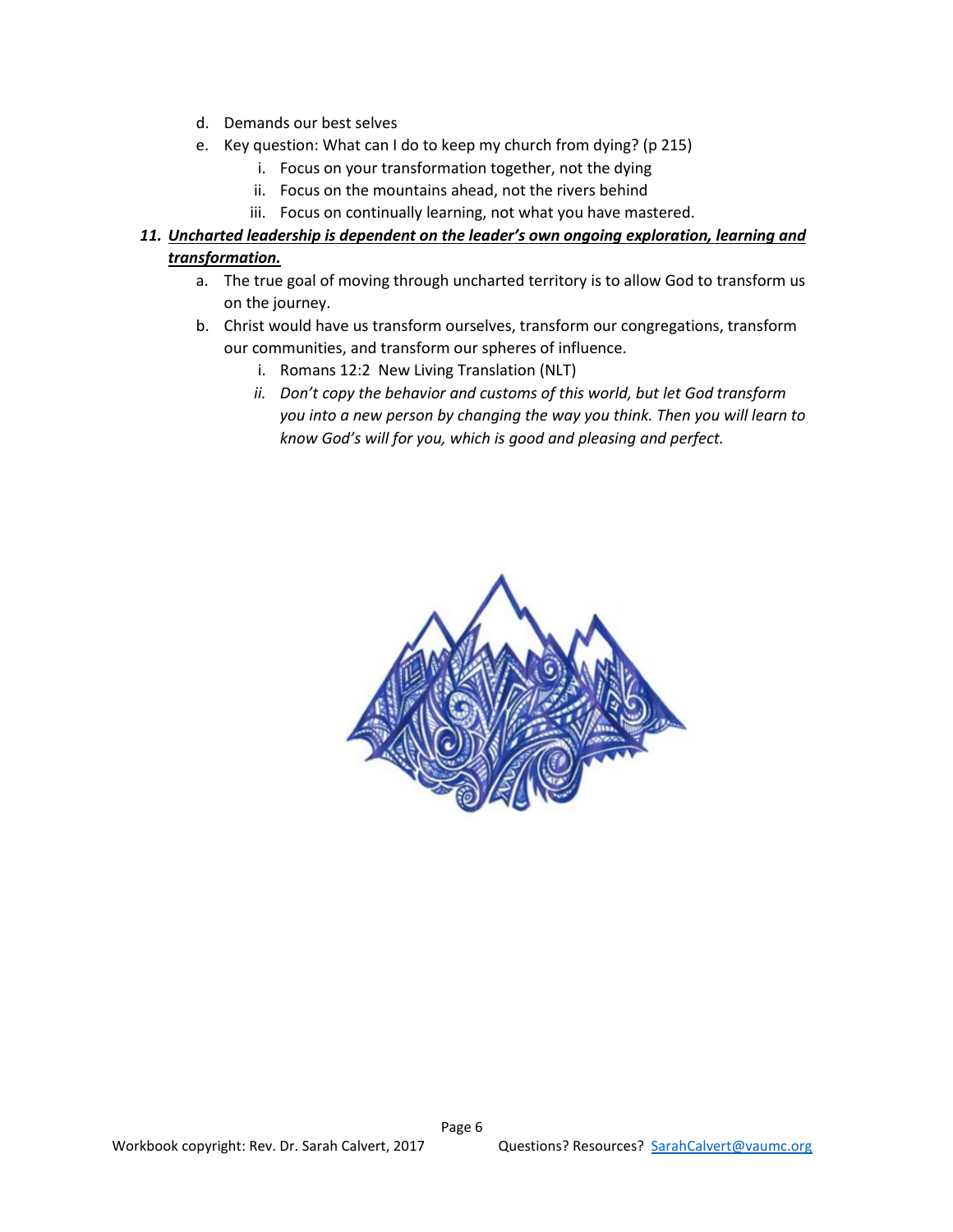# **WORKBOOK**

Write down one Adaptive challenge see before your church (your mountain, while you only have a canoe in your possession!)

\_\_\_\_\_\_\_\_\_\_\_\_\_\_\_\_\_\_\_\_\_\_\_\_\_\_\_\_\_\_\_\_\_\_\_\_\_\_\_\_\_\_\_\_\_\_\_\_\_\_\_\_\_\_\_\_\_\_\_\_\_\_\_\_\_\_\_\_\_\_\_\_\_\_\_\_\_\_\_\_\_\_

\_\_\_\_\_\_\_\_\_\_\_\_\_\_\_\_\_\_\_\_\_\_\_\_\_\_\_\_\_\_\_\_\_\_\_\_\_\_\_\_\_\_\_\_\_\_\_\_\_\_\_\_\_\_\_\_\_\_\_\_\_\_\_\_\_\_\_\_\_\_\_\_\_\_\_\_\_\_\_\_\_\_

\_\_\_\_\_\_\_\_\_\_\_\_\_\_\_\_\_\_\_\_\_\_\_\_\_\_\_\_\_\_\_\_\_\_\_\_\_\_\_\_\_\_\_\_\_\_\_\_\_\_\_\_\_\_\_\_\_\_\_\_\_\_\_\_\_\_\_\_\_\_\_\_\_\_\_\_\_\_\_\_\_\_

**A journey through an adaptive challenge includes strengthening technical competence, building relational congruence, and leading into adaptive capacity.**

**Technical Competence:** Before you start the journey, consider how you are doing in the technical areas of bringing order and stewardship to the church:

Think about worship design, sermons, teaching, pastoral care, administration, staffing. Also your stewardship of: scriptures and traditions; souls and communities; teams and tasks. Which are you strongest in? Which are your weak areas?

\_\_\_\_\_\_\_\_\_\_\_\_\_\_\_\_\_\_\_\_\_\_\_\_\_\_\_\_\_\_\_\_\_\_\_\_\_\_\_\_\_\_\_\_\_\_\_\_\_\_\_\_\_\_\_\_\_\_\_\_\_\_\_\_\_\_\_\_\_\_\_\_\_\_\_\_\_\_\_\_\_\_

\_\_\_\_\_\_\_\_\_\_\_\_\_\_\_\_\_\_\_\_\_\_\_\_\_\_\_\_\_\_\_\_\_\_\_\_\_\_\_\_\_\_\_\_\_\_\_\_\_\_\_\_\_\_\_\_\_\_\_\_\_\_\_\_\_\_\_\_\_\_\_\_\_\_\_\_\_\_\_\_\_\_

\_\_\_\_\_\_\_\_\_\_\_\_\_\_\_\_\_\_\_\_\_\_\_\_\_\_\_\_\_\_\_\_\_\_\_\_\_\_\_\_\_\_\_\_\_\_\_\_\_\_\_\_\_\_\_\_\_\_\_\_\_\_\_\_\_\_\_\_\_\_\_\_\_\_\_\_\_\_\_\_\_\_

\_\_\_\_\_\_\_\_\_\_\_\_\_\_\_\_\_\_\_\_\_\_\_\_\_\_\_\_\_\_\_\_\_\_\_\_\_\_\_\_\_\_\_\_\_\_\_\_\_\_\_\_\_\_\_\_\_\_\_\_\_\_\_\_\_\_\_\_\_\_\_\_\_\_\_\_\_\_\_\_\_\_

\_\_\_\_\_\_\_\_\_\_\_\_\_\_\_\_\_\_\_\_\_\_\_\_\_\_\_\_\_\_\_\_\_\_\_\_\_\_\_\_\_\_\_\_\_\_\_\_\_\_\_\_\_\_\_\_\_\_\_\_\_\_\_\_\_\_\_\_\_\_\_\_\_\_\_\_\_\_\_\_\_\_

\_\_\_\_\_\_\_\_\_\_\_\_\_\_\_\_\_\_\_\_\_\_\_\_\_\_\_\_\_\_\_\_\_\_\_\_\_\_\_\_\_\_\_\_\_\_\_\_\_\_\_\_\_\_\_\_\_\_\_\_\_\_\_\_\_\_\_\_\_\_\_\_\_\_\_\_\_\_\_\_\_\_

\_\_\_\_\_\_\_\_\_\_\_\_\_\_\_\_\_\_\_\_\_\_\_\_\_\_\_\_\_\_\_\_\_\_\_\_\_\_\_\_\_\_\_\_\_\_\_\_\_\_\_\_\_\_\_\_\_\_\_\_\_\_\_\_\_\_\_\_\_\_\_\_\_\_\_\_\_\_\_\_\_\_

Areas I'm good to great on:

Areas I should work on as we get started:

What resources do you need to help you with technical work? What is your plan to get those resources?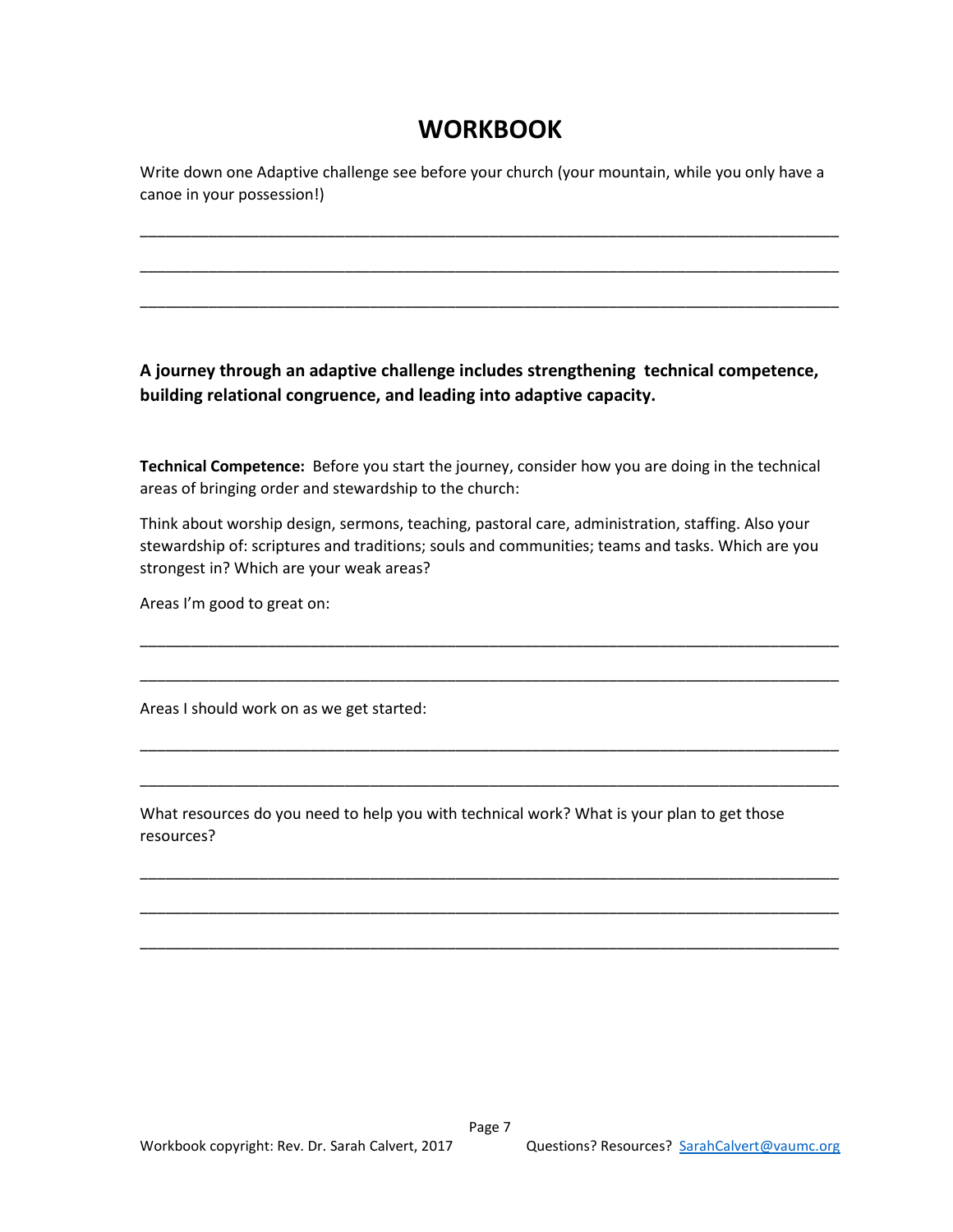**Relational Congruence**: being same person with the same values in every relationship, circumstance and crisis. Keeps promises to God, self, others. (Friedman calls this "Self-Differentiation")

How would you rate your self from 1 (this isn't me) to 10 (I'm always this way, even in a crisis)

Where would you like to get better at this? What kind of spiritual disciplines and habits might help you move closer to your goal? What kind of resources might you need, or coaches, therapists, support groups?

\_\_\_\_\_\_\_\_\_\_\_\_\_\_\_\_\_\_\_\_\_\_\_\_\_\_\_\_\_\_\_\_\_\_\_\_\_\_\_\_\_\_\_\_\_\_\_\_\_\_\_\_\_\_\_\_\_\_\_\_\_\_\_\_\_\_\_\_\_\_\_\_\_\_\_\_\_\_\_\_\_\_

\_\_\_\_\_\_\_\_\_\_\_\_\_\_\_\_\_\_\_\_\_\_\_\_\_\_\_\_\_\_\_\_\_\_\_\_\_\_\_\_\_\_\_\_\_\_\_\_\_\_\_\_\_\_\_\_\_\_\_\_\_\_\_\_\_\_\_\_\_\_\_\_\_\_\_\_\_\_\_\_\_\_

\_\_\_\_\_\_\_\_\_\_\_\_\_\_\_\_\_\_\_\_\_\_\_\_\_\_\_\_\_\_\_\_\_\_\_\_\_\_\_\_\_\_\_\_\_\_\_\_\_\_\_\_\_\_\_\_\_\_\_\_\_\_\_\_\_\_\_\_\_\_\_\_\_\_\_\_\_\_\_\_\_\_

My plan for working on my relational congruence is

\_\_\_\_\_\_\_\_\_\_\_\_\_\_\_\_\_\_\_

**Adaptive leadership skills**: Which of the adaptive leadership skills listed in the workbook (and page 90-91 in the book) can you say you are good at? Which are you working on? Which are you far from mastering? What resources might you need?

\_\_\_\_\_\_\_\_\_\_\_\_\_\_\_\_\_\_\_\_\_\_\_\_\_\_\_\_\_\_\_\_\_\_\_\_\_\_\_\_\_\_\_\_\_\_\_\_\_\_\_\_\_\_\_\_\_\_\_\_\_\_\_\_\_\_\_\_\_\_\_\_\_\_\_\_\_\_\_\_\_\_

\_\_\_\_\_\_\_\_\_\_\_\_\_\_\_\_\_\_\_\_\_\_\_\_\_\_\_\_\_\_\_\_\_\_\_\_\_\_\_\_\_\_\_\_\_\_\_\_\_\_\_\_\_\_\_\_\_\_\_\_\_\_\_\_\_\_\_\_\_\_\_\_\_\_\_\_\_\_\_\_\_\_

\_\_\_\_\_\_\_\_\_\_\_\_\_\_\_\_\_\_\_\_\_\_\_\_\_\_\_\_\_\_\_\_\_\_\_\_\_\_\_\_\_\_\_\_\_\_\_\_\_\_\_\_\_\_\_\_\_\_\_\_\_\_\_\_\_\_\_\_\_\_\_\_\_\_\_\_\_\_\_\_\_\_

My plan for developing the next most important adaptive leadership skill I need:

If **mission trumps everything else** – what is your personal mission? Try do the clarity experiment he writes about – 8 words, Verb:Subject:Outcome

My mission:

Consider – How to get your church mission into language as clear and precise as this?

**Culture eats Strategy for Breakfast**: what cultural issues are you struggling with in your church?

\_\_\_\_\_\_\_\_\_\_\_\_\_\_\_\_\_\_\_\_\_\_\_\_\_\_\_\_\_\_\_\_\_\_\_\_\_\_\_\_\_\_\_\_\_\_\_\_\_\_\_\_\_\_\_\_\_\_\_\_\_\_\_\_\_\_\_\_\_\_\_\_\_\_\_\_\_\_\_\_\_\_

\_\_\_\_\_\_\_\_\_\_\_\_\_\_\_\_\_\_\_\_\_\_\_\_\_\_\_\_\_\_\_\_\_\_\_\_\_\_\_\_\_\_\_\_\_\_\_\_\_\_\_\_\_\_\_\_\_\_\_\_\_\_\_\_\_\_\_\_\_\_\_\_\_\_\_\_\_\_\_\_\_\_

Bolinger suggests you begin acting and functioning in a more healthy way- lead with clarity, making some hard decisions to 'clean up' entrenched culture. Keep pointing to the mission!! (Remember: sometimes the issue is we want to please everyone, so we won't make the hard decisions to keep the peace)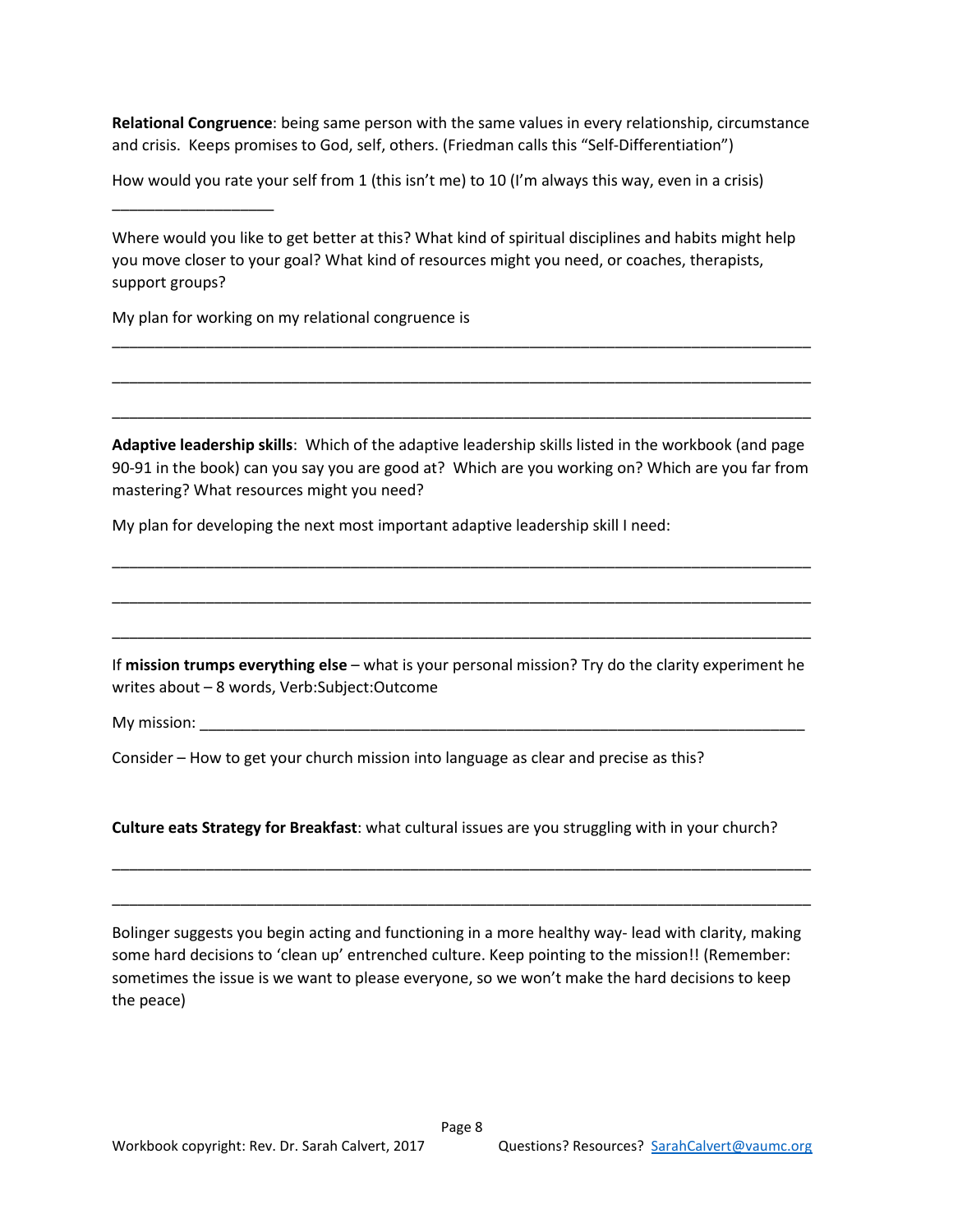My thoughts on what kind of functioning would help move through to the other side of a cultural issue:

\_\_\_\_\_\_\_\_\_\_\_\_\_\_\_\_\_\_\_\_\_\_\_\_\_\_\_\_\_\_\_\_\_\_\_\_\_\_\_\_\_\_\_\_\_\_\_\_\_\_\_\_\_\_\_\_\_\_\_\_\_\_\_\_\_\_\_\_\_\_\_\_\_\_\_\_\_\_\_\_\_\_

\_\_\_\_\_\_\_\_\_\_\_\_\_\_\_\_\_\_\_\_\_\_\_\_\_\_\_\_\_\_\_\_\_\_\_\_\_\_\_\_\_\_\_\_\_\_\_\_\_\_\_\_\_\_\_\_\_\_\_\_\_\_\_\_\_\_\_\_\_\_\_\_\_\_\_\_\_\_\_\_\_\_

In the midst of adaptive change, **stay connected**. To whom? In the your initial example you wrote down, who are the people that fit these categories to stay connected with: (see the Heifetz list on p 158-164)

\_\_\_\_\_\_\_\_\_\_\_\_\_\_\_\_\_\_\_\_\_\_\_\_\_\_\_\_\_\_\_\_\_\_\_\_\_\_\_\_\_\_\_\_\_\_\_\_\_\_\_\_\_\_\_\_\_\_\_\_\_\_\_\_\_\_\_\_\_\_\_\_\_\_\_\_\_\_\_\_\_\_

\_\_\_\_\_\_\_\_\_\_\_\_\_\_\_\_\_\_\_\_\_\_\_\_\_\_\_\_\_\_\_\_\_\_\_\_\_\_\_\_\_\_\_\_\_\_\_\_\_\_\_\_\_\_\_\_\_\_\_\_\_\_\_\_\_\_\_\_\_\_\_\_\_\_\_\_\_\_\_\_\_\_

\_\_\_\_\_\_\_\_\_\_\_\_\_\_\_\_\_\_\_\_\_\_\_\_\_\_\_\_\_\_\_\_\_\_\_\_\_\_\_\_\_\_\_\_\_\_\_\_\_\_\_\_\_\_\_\_\_\_\_\_\_\_\_\_\_\_\_\_\_\_\_\_\_\_\_\_\_\_\_\_\_\_

\_\_\_\_\_\_\_\_\_\_\_\_\_\_\_\_\_\_\_\_\_\_\_\_\_\_\_\_\_\_\_\_\_\_\_\_\_\_\_\_\_\_\_\_\_\_\_\_\_\_\_\_\_\_\_\_\_\_\_\_\_\_\_\_\_\_\_\_\_\_\_\_\_\_\_\_\_\_\_\_\_\_

\_\_\_\_\_\_\_\_\_\_\_\_\_\_\_\_\_\_\_\_\_\_\_\_\_\_\_\_\_\_\_\_\_\_\_\_\_\_\_\_\_\_\_\_\_\_\_\_\_\_\_\_\_\_\_\_\_\_\_\_\_\_\_\_\_\_\_\_\_\_\_\_\_\_\_\_\_\_\_\_\_\_

\_\_\_\_\_\_\_\_\_\_\_\_\_\_\_\_\_\_\_\_\_\_\_\_\_\_\_\_\_\_\_\_\_\_\_\_\_\_\_\_\_\_\_\_\_\_\_\_\_\_\_\_\_\_\_\_\_\_\_\_\_\_\_\_\_\_\_\_\_\_\_\_\_\_\_\_\_\_\_\_\_\_

\_\_\_\_\_\_\_\_\_\_\_\_\_\_\_\_\_\_\_\_\_\_\_\_\_\_\_\_\_\_\_\_\_\_\_\_\_\_\_\_\_\_\_\_\_\_\_\_\_\_\_\_\_\_\_\_\_\_\_\_\_\_\_\_\_\_\_\_\_\_\_\_\_\_\_\_\_\_\_\_\_\_

\_\_\_\_\_\_\_\_\_\_\_\_\_\_\_\_\_\_\_\_\_\_\_\_\_\_\_\_\_\_\_\_\_\_\_\_\_\_\_\_\_\_\_\_\_\_\_\_\_\_\_\_\_\_\_\_\_\_\_\_\_\_\_\_\_\_\_\_\_\_\_\_\_\_\_\_\_\_\_\_\_\_

- Allies
- Confidants (Clergy peer learning groups are great for these!)
- **•** Opponents
- **Senior Authorities**
- **Casualties**
- **Dissenters**

Organizationally, two groups are needed – one for transformation, and one for keeping the organization ongoing and healthy. How might this work in your church?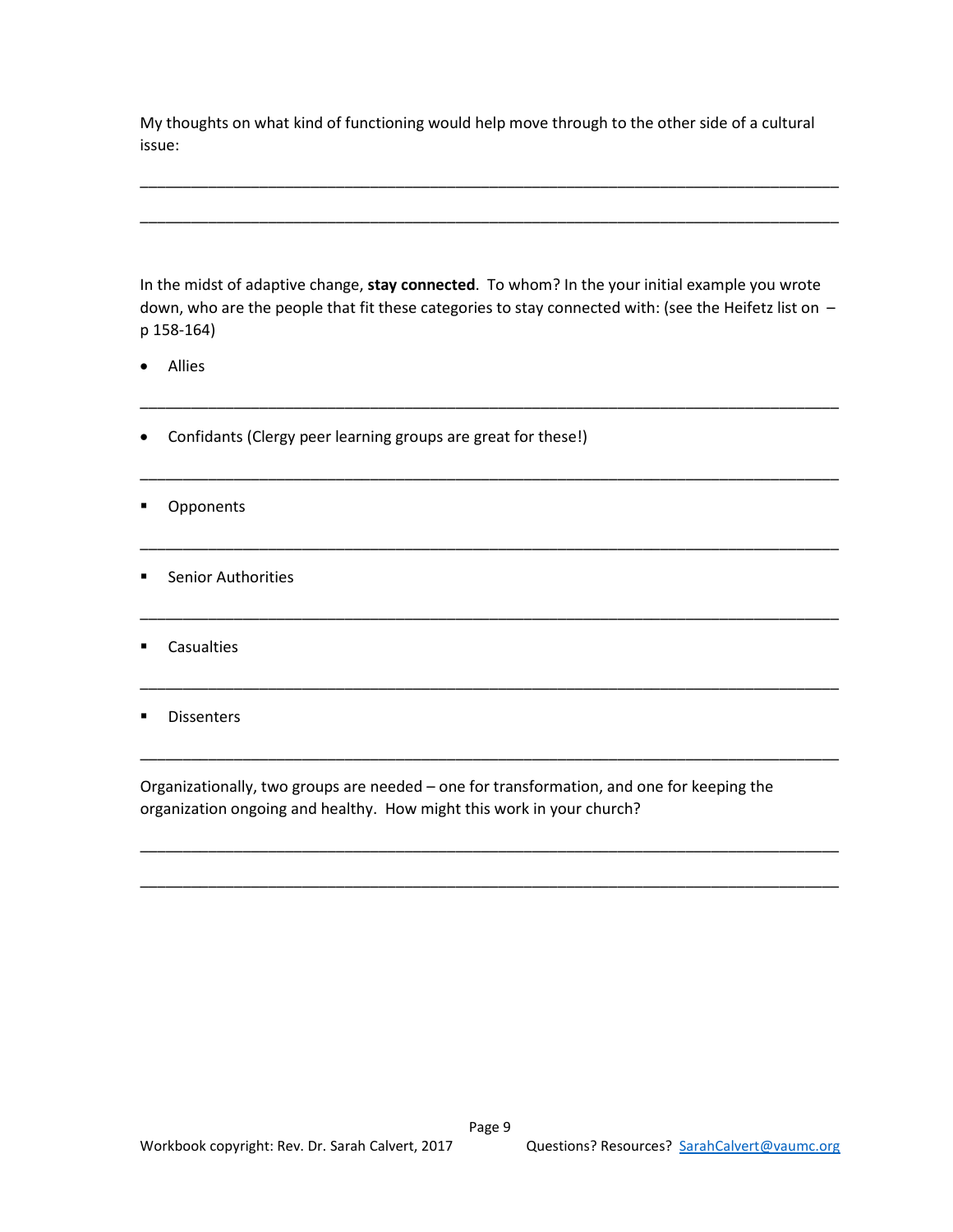**In the midst of adaptive change, stay calm.** Consider his question about Blue Zone and Red Zone areas. Leaders need to be self-aware enough to know their own Blue and Red Zone areas so they can lead toward fruitful transformation. (p 148)

What kind of issues have I noticed I get 'triggered' by? (Red Zone – emotionally charged, personalized conflict, unresolved issues of self, disproportionate intensity, unsolvable, conflict is about me)

Common ones include – when someone seems to question my competence, loyalty, knowledge, authority, or strength? When some tells me I'm lazy, unavailable or a workaholic? When someone criticizes my preaching or other technical skills? When someone gets too close to me, or stays too far away? When I disappoint someone, or I'm 'not enough'? Or when I give bad news, or try to avoid conflicts? Many of our 'trigger' areas come from childhood and/or traumatic experiences that reinforce the triggers.

My known triggers:

Triggers I suspect:

My plan for development of spiritual practices, mental health good habits and other ways that help me recognize my triggers and move through them more calmly: (what resources do I need?)

\_\_\_\_\_\_\_\_\_\_\_\_\_\_\_\_\_\_\_\_\_\_\_\_\_\_\_\_\_\_\_\_\_\_\_\_\_\_\_\_\_\_\_\_\_\_\_\_\_\_\_\_\_\_\_\_\_\_\_\_\_\_\_\_\_\_\_\_\_\_\_\_\_\_\_\_\_\_\_\_\_\_

\_\_\_\_\_\_\_\_\_\_\_\_\_\_\_\_\_\_\_\_\_\_\_\_\_\_\_\_\_\_\_\_\_\_\_\_\_\_\_\_\_\_\_\_\_\_\_\_\_\_\_\_\_\_\_\_\_\_\_\_\_\_\_\_\_\_\_\_\_\_\_\_\_\_\_\_\_\_\_\_\_\_

\_\_\_\_\_\_\_\_\_\_\_\_\_\_\_\_\_\_\_\_\_\_\_\_\_\_\_\_\_\_\_\_\_\_\_\_\_\_\_\_\_\_\_\_\_\_\_\_\_\_\_\_\_\_\_\_\_\_\_\_\_\_\_\_\_\_\_\_\_\_\_\_\_\_\_\_\_\_\_\_\_\_

\_\_\_\_\_\_\_\_\_\_\_\_\_\_\_\_\_\_\_\_\_\_\_\_\_\_\_\_\_\_\_\_\_\_\_\_\_\_\_\_\_\_\_\_\_\_\_\_\_\_\_\_\_\_\_\_\_\_\_\_\_\_\_\_\_\_\_\_\_\_\_\_\_\_\_\_\_\_\_\_\_\_

\_\_\_\_\_\_\_\_\_\_\_\_\_\_\_\_\_\_\_\_\_\_\_\_\_\_\_\_\_\_\_\_\_\_\_\_\_\_\_\_\_\_\_\_\_\_\_\_\_\_\_\_\_\_\_\_\_\_\_\_\_\_\_\_\_\_\_\_\_\_\_\_\_\_\_\_\_\_\_\_\_\_

When working with the congregation on adaptive issues, try the questions from p 179 in the book to help stay in the Blue Zone for the community:

- What furthers the mission
- What principles are at stake here?
- What values are we expressing?
- What pain must we endure?
- How will we support those experiencing loss?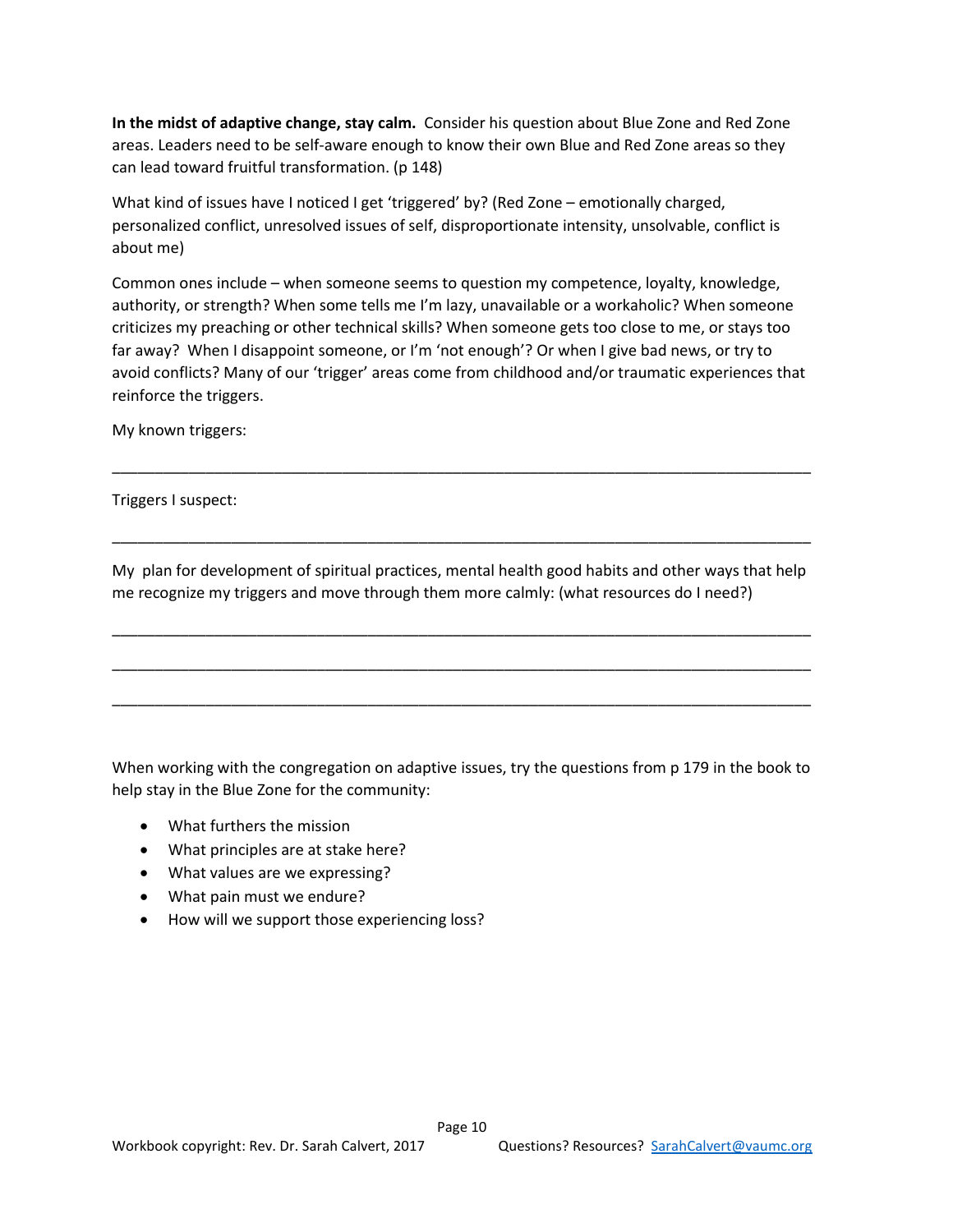**Sabotage is normal.** Think of the last time you experienced sabotage in the congregation. Consider these points as you picture that time:

- Expect it
- Embrace it
- It is NOT personal (this is the hardest for leaders, because we are often attacked!)
- Focus on the healthy, emotionally strong people not the saboteurs; lead the willing!

Next time I face sabotage (and I know it will come!) here is my plan to work through it while staying calm and connected:

\_\_\_\_\_\_\_\_\_\_\_\_\_\_\_\_\_\_\_\_\_\_\_\_\_\_\_\_\_\_\_\_\_\_\_\_\_\_\_\_\_\_\_\_\_\_\_\_\_\_\_\_\_\_\_\_\_\_\_\_\_\_\_\_\_\_\_\_\_\_\_\_\_\_\_\_\_\_\_\_\_\_

\_\_\_\_\_\_\_\_\_\_\_\_\_\_\_\_\_\_\_\_\_\_\_\_\_\_\_\_\_\_\_\_\_\_\_\_\_\_\_\_\_\_\_\_\_\_\_\_\_\_\_\_\_\_\_\_\_\_\_\_\_\_\_\_\_\_\_\_\_\_\_\_\_\_\_\_\_\_\_\_\_\_

\_\_\_\_\_\_\_\_\_\_\_\_\_\_\_\_\_\_\_\_\_\_\_\_\_\_\_\_\_\_\_\_\_\_\_\_\_\_\_\_\_\_\_\_\_\_\_\_\_\_\_\_\_\_\_\_\_\_\_\_\_\_\_\_\_\_\_\_\_\_\_\_\_\_\_\_\_\_\_\_\_\_

Key question: What can I do to keep my church from dying? Or How might we face these adaptive challenges together without tearing apart the congregation? (p 215)

- Focus on your transformation together, not the dying
- Focus on the mountains ahead, not the rivers behind
- Focus on continually learning, not what you have mastered.